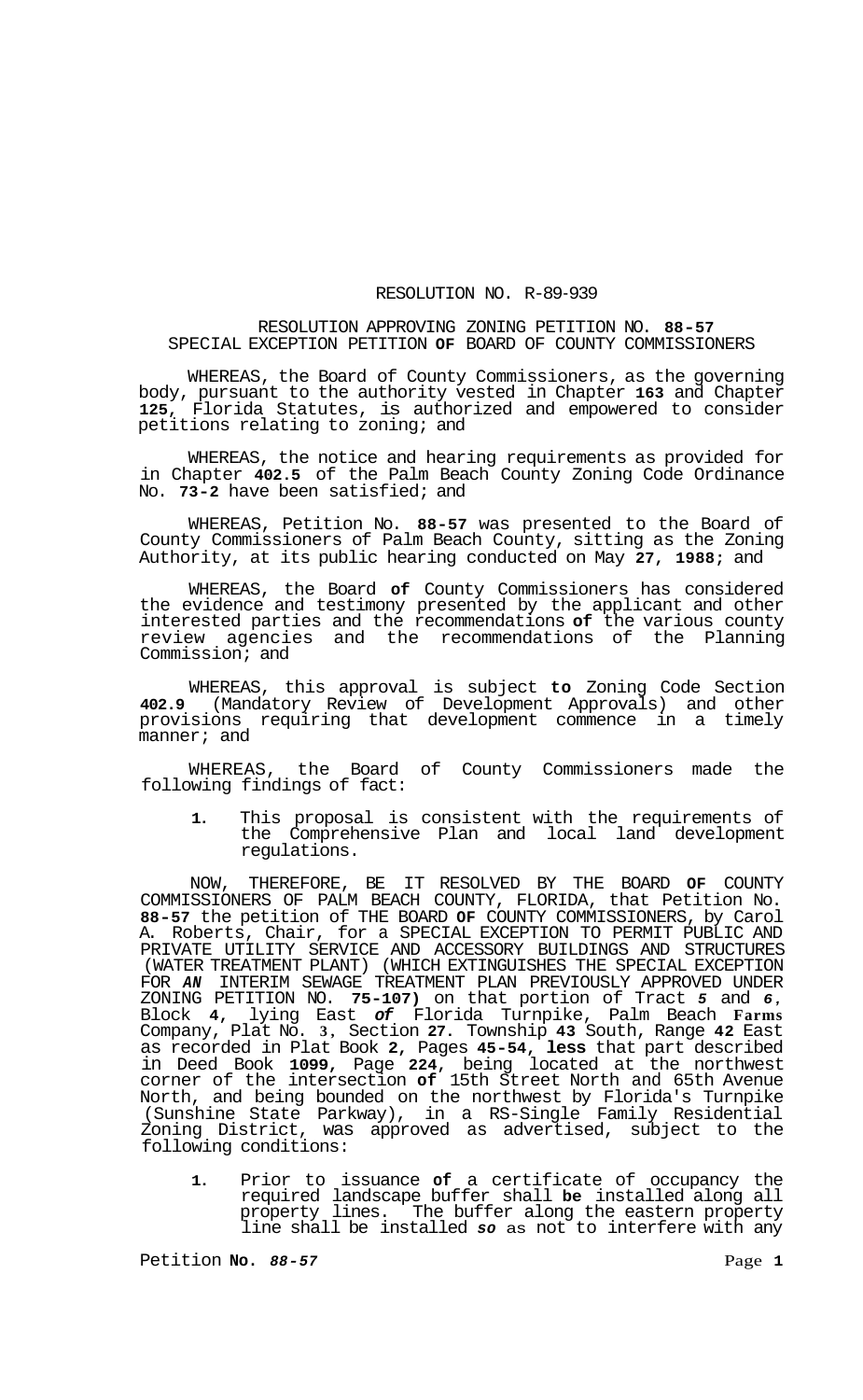easements. An alternative landscape plan may be approved by the Zoning Division for only those areas in which the location of the easement prohibits the installation of vegetation.

- **2.**  The petitioner shall eradicate all **of** the prohibited species from the site, prior to the issuance of a certificate of occupancy.
- **3.**  Use of the site shall be limited to a water treatment facility with accessory structures.
- **4.**  All proposed structures shall meet or exceed the setbacks of those existing structures that are adjacent to the east property line.
- **5.**  Native vegetation shall be preserved where possible and shall be incorporated into the project design.
- **6.**  The developer shall provide discharge control and treatment for the stormwater runoff in accordance with all applicable agency requirements in effect at the time of the permit application. However, at a minimum, this development shall retain onsite the stormwater runoff generated by a three **(3)** year-one **(1)** hour storm with a total rainfall of **3** inches as required by the Permit Section, Land Development Division. The drainage system shall be maintained in an acceptable condition as approved by the County Engineer. In the event that the drainage system is not adequately maintained as determined by the County Engineer, this matter will be referred to the Code Enforcement Board for enforcement.
- *7.*  If required by the County Engineer or the South Florida Water Management District, the developer shall design the drainage system such that storm water runoff from the parking areas and paved surfaced area shall be separate from those areas which may contain hazardous or undesirable waste from the proposed site.
- *8.*  The property owner shall reserve the additional right- of-way for Jog Road, to be dedicated at no cost to Palm Beach County on an alignment approved **by** the Board of County Commissioners, free **of** all encumbrances and encroachments. Petitioner shall provide Palm Beach County with sufficient documentation acceptable **to** the Right of **Way** Acquisition Section to ensure that the property is free of all encumbrances and encroachments. Right-of-way conveyances shall also include "Safe Sight Corners<sup>"</sup> where appropriate at intersections as corners" where appropriate at<br>determined by the County Engineer.
- **9.**  If required by the County Engineer, the Palm Beach County Water Utilities Department shall convey adequate road drainage easements through the project's internal surface water management system to provide legal positive outfall for all runoff from those segments of